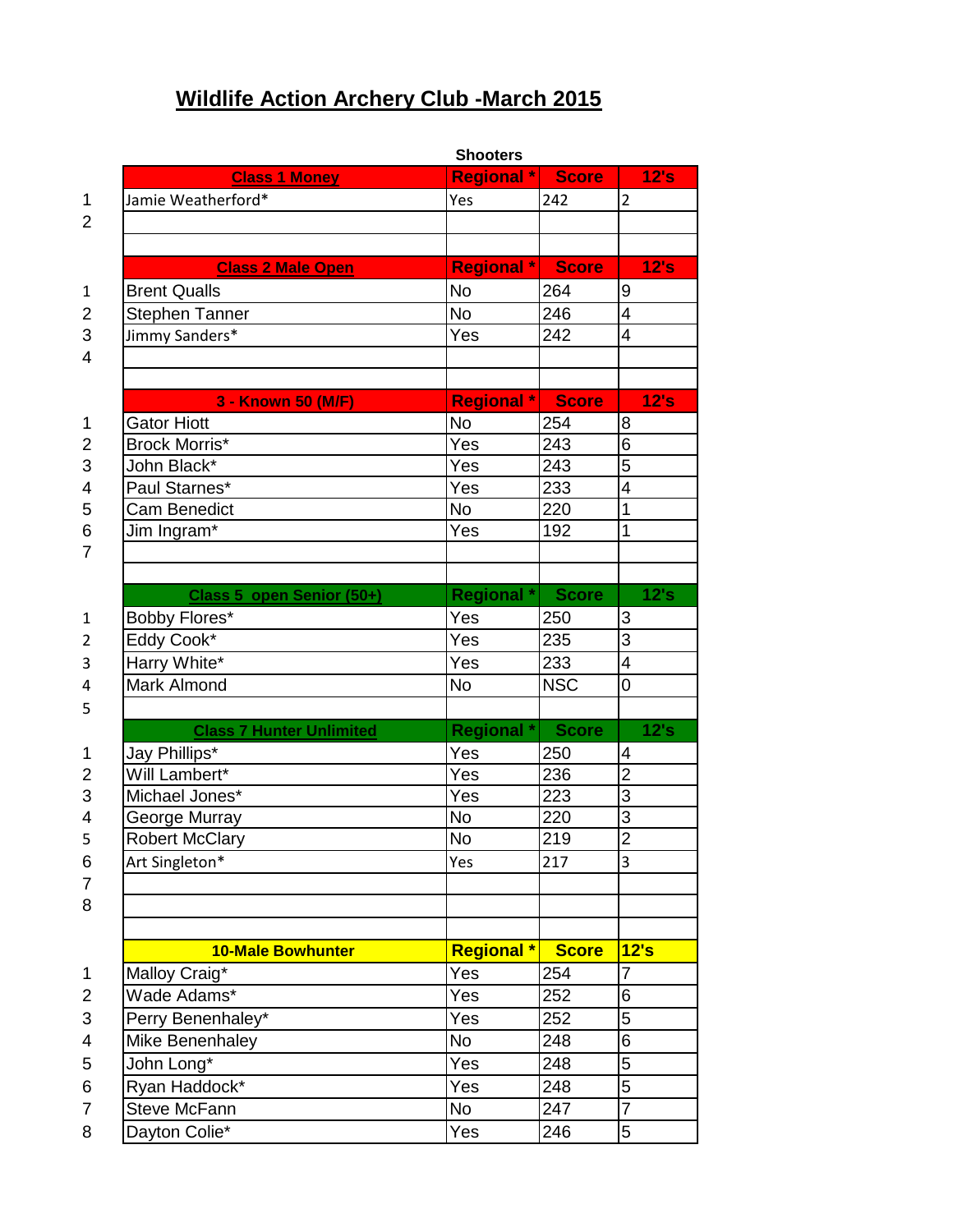| 9                                                                         | Lance Tidwell*                   | Yes               | 246          | $\overline{\mathbf{4}}$  |
|---------------------------------------------------------------------------|----------------------------------|-------------------|--------------|--------------------------|
| 10                                                                        | <b>Chris Benenhaley</b>          | <b>No</b>         | 240          | 5                        |
| 11                                                                        | Donnie Hoebee*                   | Yes               | 240          | 4                        |
| 12                                                                        | William Rogers*                  | Yes               | 235          | $\overline{\mathcal{A}}$ |
| 13                                                                        | Joe Szorosy Jr.                  | <b>No</b>         | 234          | 5                        |
| 14                                                                        | Kevin Wade*                      | Yes               | 227          | $\overline{3}$           |
| 15                                                                        | Nick Hoebee*                     | Yes               | 227          | $\mathbf{1}$             |
| 16                                                                        | <b>Roy McGinnis</b>              | <b>No</b>         | 224          | $\mathbf 0$              |
| 17                                                                        | Eric Ehlinger*                   | Yes               | 221          | $\overline{2}$           |
| 18                                                                        | Zack Delorso*                    | Yes               | 220          | 3                        |
| 19                                                                        | <b>Brian Tuten</b>               | <b>No</b>         | 220          | $\overline{c}$           |
| 20                                                                        | Wayne Jackson*                   | Yes               | 220          | $\overline{2}$           |
| 21                                                                        | Joe Szorosy Sr.                  | <b>No</b>         | 217          | $\overline{5}$           |
| 22                                                                        | J.D. Rowe*                       | Yes               | 217          | $\mathbf 0$              |
| 23                                                                        | Larry Farnsworth                 | <b>No</b>         | 215          | $\overline{c}$           |
| 24                                                                        | Andy Wall                        | <b>No</b>         | 206          | $\mathbf 0$              |
| 25                                                                        | David Robertson                  | N <sub>o</sub>    | 203          | $\mathbf{1}$             |
| 26                                                                        | <b>Ricky Mackey</b>              | <b>No</b>         | 190          | $\mathbf 1$              |
| 27                                                                        | <b>Robert Seymour</b>            | <b>No</b>         | <b>NSC</b>   | $\mathbf 0$              |
| 28                                                                        | Johnny Hunter                    | <b>No</b>         | <b>NSC</b>   | $\boldsymbol{0}$         |
| 29                                                                        | Johnny Moessner                  | <b>No</b>         | <b>NSC</b>   | $\mathbf 0$              |
| 30                                                                        | James Bunch                      | <b>No</b>         | <b>NSC</b>   | $\mathbf 0$              |
| 31                                                                        |                                  |                   |              |                          |
| 32                                                                        |                                  |                   |              |                          |
|                                                                           |                                  |                   |              |                          |
|                                                                           |                                  |                   |              |                          |
|                                                                           |                                  |                   |              |                          |
|                                                                           | <b>11-Female Bowhunter</b>       | <b>Regional</b> * | <b>Score</b> | 12's                     |
|                                                                           | Heather Singleton*               | Yes               | 231          | 6                        |
|                                                                           | Haylee Black*                    | Yes               | 227          | 3                        |
|                                                                           | Beth Rogers*                     | Yes               | 214          | $\overline{\mathbf{4}}$  |
|                                                                           | Eleanor Benenhaley*              | Yes               | 209          | $\mathbf 0$              |
|                                                                           | Darlene McFann                   | <b>No</b>         | 199          | 1                        |
|                                                                           | Buffy Rowe*                      | Yes               | 198          | $\overline{2}$           |
|                                                                           | Tara Forrest*                    | Yes               | 170          | 0                        |
|                                                                           |                                  |                   |              |                          |
|                                                                           |                                  |                   |              |                          |
| 33<br>1<br>$\overline{2}$<br>3<br>4<br>5<br>6<br>$\overline{7}$<br>8<br>9 |                                  |                   |              |                          |
|                                                                           | 12-M/F Bowhunter "B" (No awards) | <b>Regional *</b> | <b>Score</b> | 12's                     |
|                                                                           | Bryan Thompson                   | <b>No</b>         | 236          | 0                        |
|                                                                           | Jaye Buras                       | <b>No</b>         | 244          | 6                        |
| 1<br>$\overline{\mathbf{c}}$<br>3                                         | Keith Hallman                    | <b>No</b>         | 193          | $\overline{2}$           |
| 4                                                                         | Robert Hoffman                   | <b>No</b>         | 206          | 3                        |
| 5                                                                         | David Tindal                     | <b>No</b>         | 183          | $\mathbf 1$              |
| 6                                                                         |                                  |                   |              |                          |
| $\overline{7}$                                                            |                                  |                   |              |                          |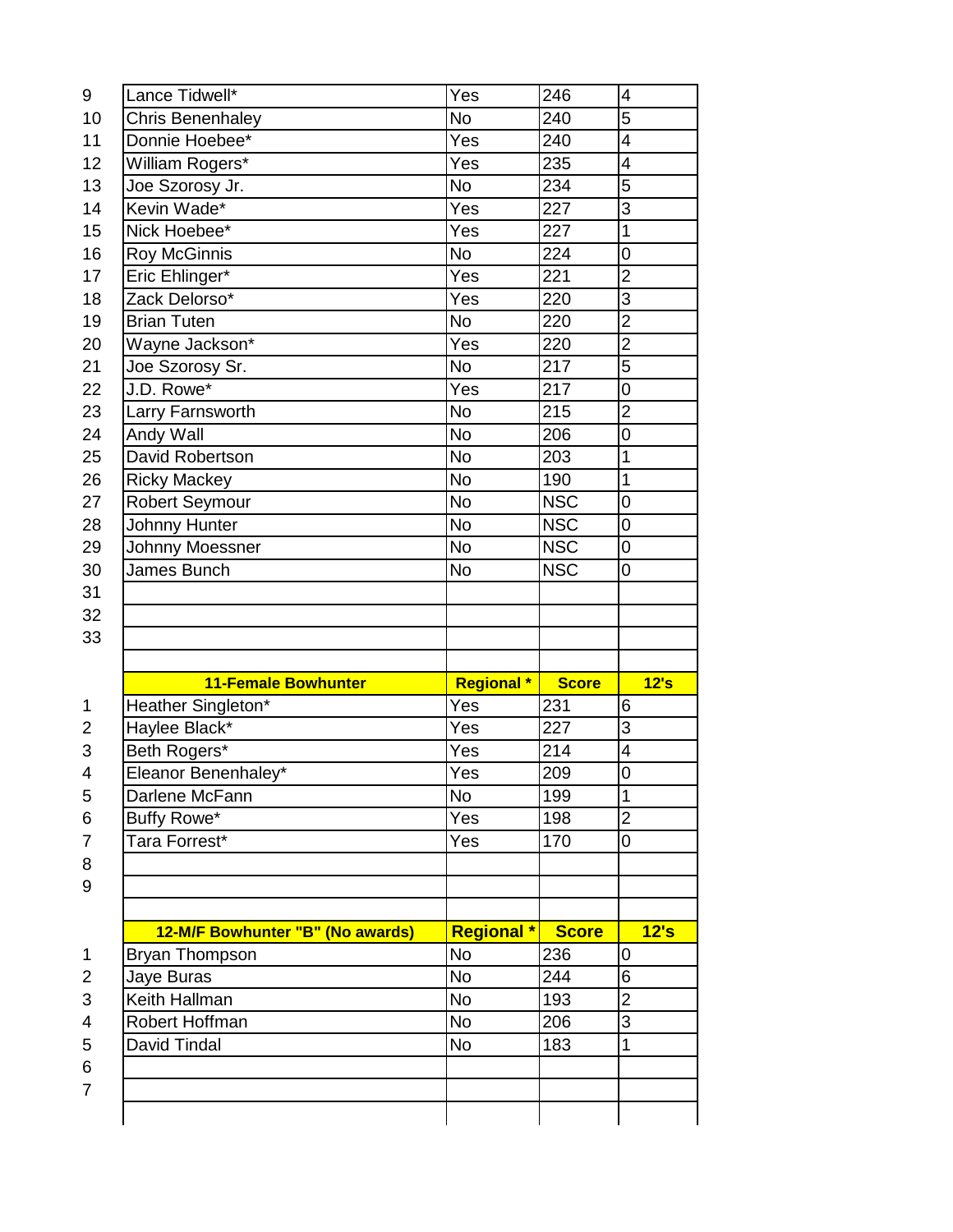|                | 13-Traditional                  | Regional *        | <b>Score</b> | 12's           |
|----------------|---------------------------------|-------------------|--------------|----------------|
| 1              | <b>Jim Stuart</b>               | <b>No</b>         | 226          | $\overline{2}$ |
| $\overline{2}$ | David Shull*                    | Yes               | 215          | $\overline{2}$ |
| 3              | <b>Jim Stewart</b>              | <b>No</b>         | 191          | $\mathbf 1$    |
| 4              |                                 |                   |              |                |
|                |                                 |                   |              |                |
|                | 14-Youth Open M/F (12-14)       | Regional *        | <b>Score</b> | 12's           |
| $\mathbf 1$    | Skylar Murray*                  | Yes               | 248          | 3              |
| $\overline{c}$ | Carter Barrett                  | <b>No</b>         | 223          | 5              |
| 3              | Joey Szorosy                    | <b>No</b>         | 220          | $\overline{1}$ |
| 4              | <b>Findley Stillwell</b>        | <b>No</b>         | 216          | $\overline{5}$ |
| 5              | <b>Matthew Forrest</b>          | <b>No</b>         | 191          | 0              |
| 6              | Colby Craig*                    | Yes               | 180          | $\mathbf{1}$   |
| $\overline{7}$ | Riordan Haddock                 | <b>No</b>         | 166          | 0              |
| 8              | Alex Benenhaley                 | <b>No</b>         | 154          | $\mathbf 1$    |
| 9              |                                 |                   |              |                |
| 10             |                                 |                   |              |                |
|                |                                 |                   |              |                |
|                | 17-Cub Open (9-11) (NC)         | <b>Regional</b> * | <b>Score</b> | 12's           |
| 1              | <b>Haylee Nesbitt</b>           | <b>No</b>         | 224          | 3              |
| 2              | Cody Wall                       | <b>No</b>         | 217          | $\overline{2}$ |
| 3              | Maggie Colie*                   | Yes               | 217          | $\overline{2}$ |
| 4              | <b>Fischer Phillips</b>         | <b>No</b>         | 188          | $\overline{0}$ |
| 5              | <b>Matalyn Barrett</b>          | <b>No</b>         | 95           | 1              |
| 6              | <b>Dillon Law</b>               | <b>No</b>         | <b>NSC</b>   | 0              |
|                |                                 |                   |              |                |
|                | 18- Cub Open (8 and under) (NC) | <b>Regional</b> * | <b>Score</b> | 12's           |
| $\mathbf{1}$   | Jesse Hoebee*                   | Yes               | 231          | 2              |
| $\overline{2}$ | Olivia Craig                    | <b>No</b>         | 190          | 1              |
| 3              | Anthony Benenhaley              | <b>No</b>         | 100          | 0              |
| 4              | Jessica Singleton               | <b>No</b>         | <b>NSC</b>   | 0              |
| 5              | <b>Whitley Singleton</b>        | <b>No</b>         | <b>NSC</b>   | $\overline{0}$ |